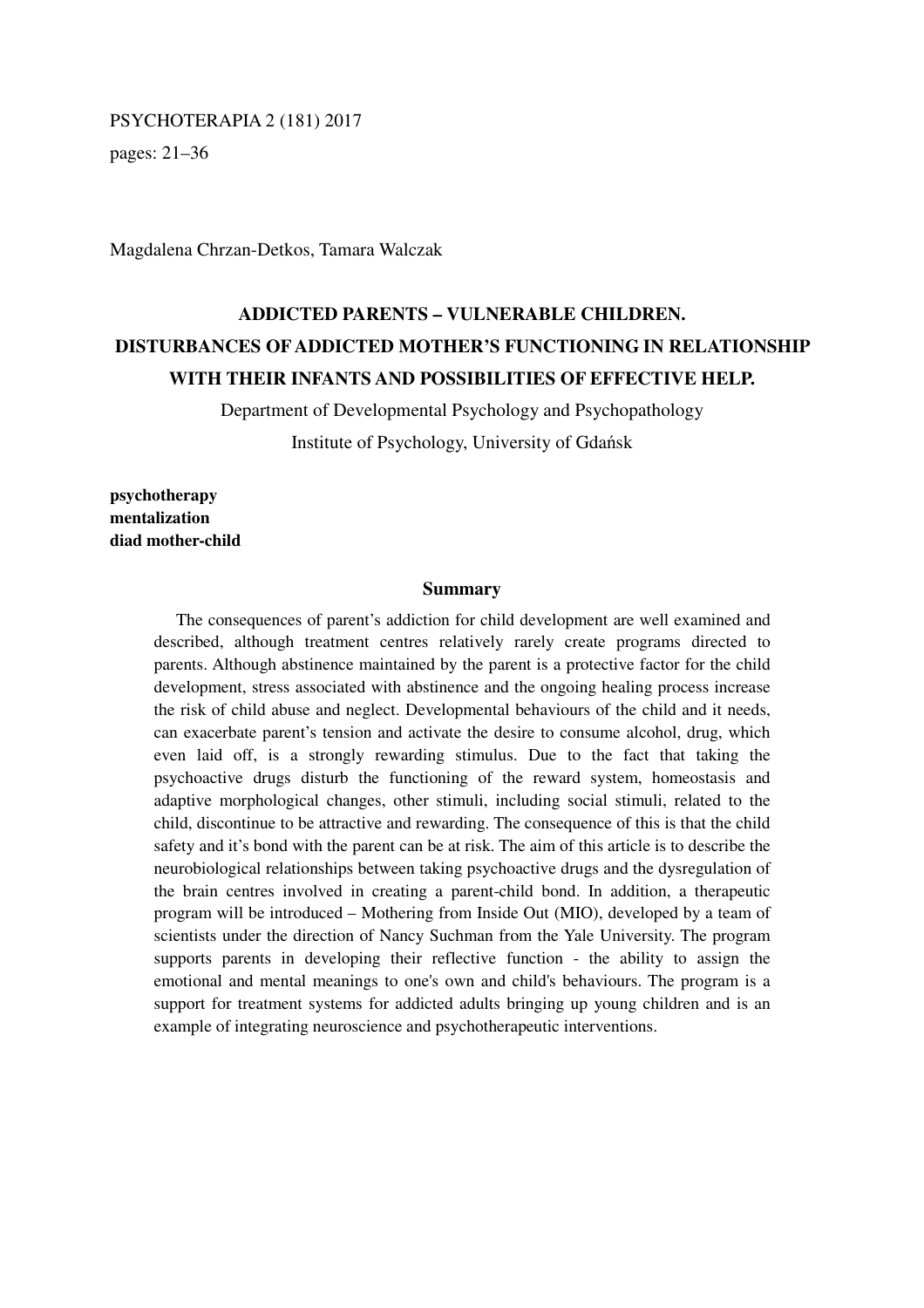### **Introduction**

A study on the epidemiology of psychiatric disorders in Poland revealed that 1.2% of adult Poles declare use of psychoactive substances, and 0.2% of the population can be diagnosed with substance use disorder [1]. It means that 461,500 Poles use psychoactive drugs, with about 77,000 addicts. According to global data, at least 20% of drug addicts are parents and take care of underage children [2]. In addition, European studies indicate a significant and increasing number of psychoactive substances by persons in the reproductive age and by pregnant women [3, 4]. About 90% of female opioid users are at childbearing age [5, 6]. Every year between 6.5 and 11% of addicted women become pregnant and give birth to a child: in Europe it is about 30,000 women a year [7]. According to US research, the highest proportion of illegal drug use was seen among teenage mothers - up to 14.6% of women in this age group [8].

Mother's addiction affects the baby from prenatal life, including the risk of prematurity or hypotension [9]. Hyperactivity, impulsivity, difficulty in concentrating and motor planning were observed in children who were exposed to psychoactive substances during the prenatal period [10, 11].

According to the Faden and Graubarda study [12], children exposed to prenatal misuse of alcohol, marijuana and nicotine have, in their parents opinion, higher level of motor activity, more problems with eating, peers, and more frequent temper tantrums in their first 3 years of life than subjects in control group of children of mothers who were non-smoking and drug- and alcohol abstinent during pregnancy.

As soon as 12-48 hours after delivery addicted mothers are more passive and distanced to their newborns compared to mothers who did not take drugs during pregnancy [11]. Babies of addicted mothers show lack of enthusiasm and pleasure in interacting with mother. Motherchild relationship in substance using mothers was characterized by a lower level of mutual attunement and lower level of mutual attunement and less mutual arousal [13]. The literature review shows unanimously that therapist working with addicted parents have to support two patients: an addicted mother and her child since earliest infancy. However, interestingly, a review of Polish websites of regional addiction therapy centres indicates that despite their very rich and diverse offer – addiction therapy, psychoeducation and advice for families, therapeutic groups for children – there is no specific offer for parents of small children such as parent-child psychotherapy, or other parenting support programs focused on dyadic/triadic relationships.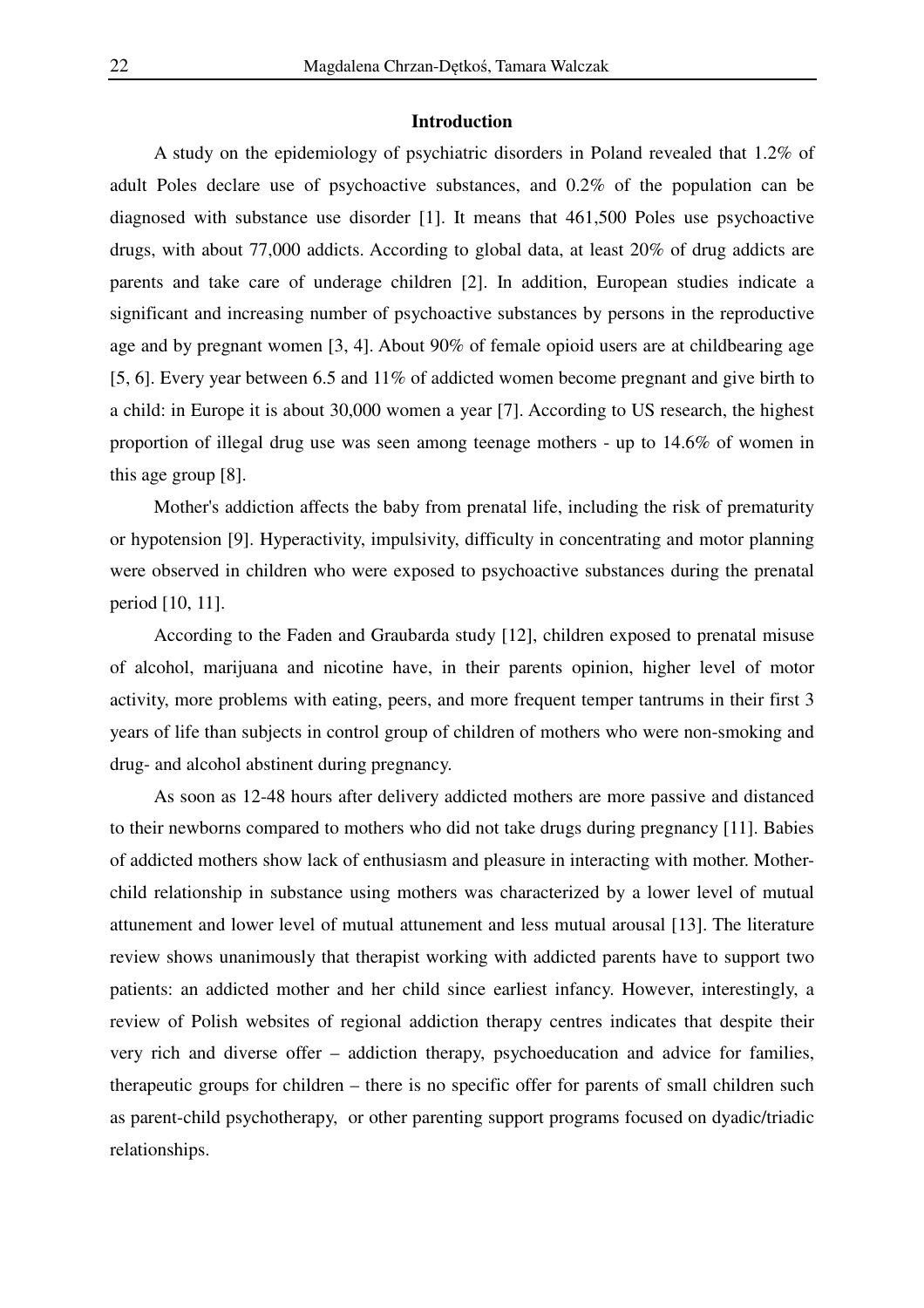The review of literature clearly indicates that in some families affected by addiction help would be relevant already in the perinatal period and the first year of life of the child. Addicted mothers are less sensitive, less attentive, less emotional and more intrusive towards their infants [13, 14]. They are at risk of not perceiving and not reacting to the emotional aspects of the relationship with the child, which increases the probability of subsequent difficulties of the child. This leads to a vicious circle: a child without adequate care demonstrates greater anxiety, which increases the parent's tendency to withdraw from contact, and increases the risk of negligence or violence against the child. According to Suchman [15], the parental addiction can be linked to the risk of violence, but at the same time the child's irritability may aggravate the stress and desire to drink and/or take psychoactive drugs by carers, which also increases the risk of further addiction and violence. Quantitative research shows that addicted parents have low tolerance for child behaviour, they more often use physical punishment, and intimidating discipline, which is accompanied by passivity, indulgence, lack of control and parental supervision [13, 16]. Between 43% and 79% of children - victims of violence, had at least one parent who was addicted to psychoactive drugs [16]. In families with substance use disorder, parent-child separation occurs in 1/3 of 2 year olds - key period for building a stable relationship pattern [17]. Insensitive parenting style, risk of violence and negligence of the child, more frequent separation between parents and children: it is all associated with the fact that children of addicted parents show more frequent anxious and disorganized attachment patterns compared to non-clinical trials [18, 19]. The issue of intergenerational transmission may also be important. Empirical studies confirm that people with increased levels of anxiety and avoidance in their attachment patterns are more likely to be addicted to alcohol and other psychoactive substances [20, 21].

Despite many scientific reports showing the effect of mother's addiction on the developing mental health of the child, the parent-child relationship is rarely a focus of direct intervention in addiction therapy centres. This is most likely due to clinicians and researchers' assumption that children benefit directly from maternal abstinence, drawing on idea of sober parent being a good enough parent for the child [22]. However, research studies and clinicians draw attention to the need to create a specialized treatment program for parents who are addicted to psychoactive substances. Even the abstinence period - even though it is an important protective factor - does not necessarily mean a change in the parent's response to the signals sent by the child.

Parental dependency is understood as a difficulty in self-regulation of mental states. Parents who have difficulty in self-regulation also have difficulty adjusting to their child's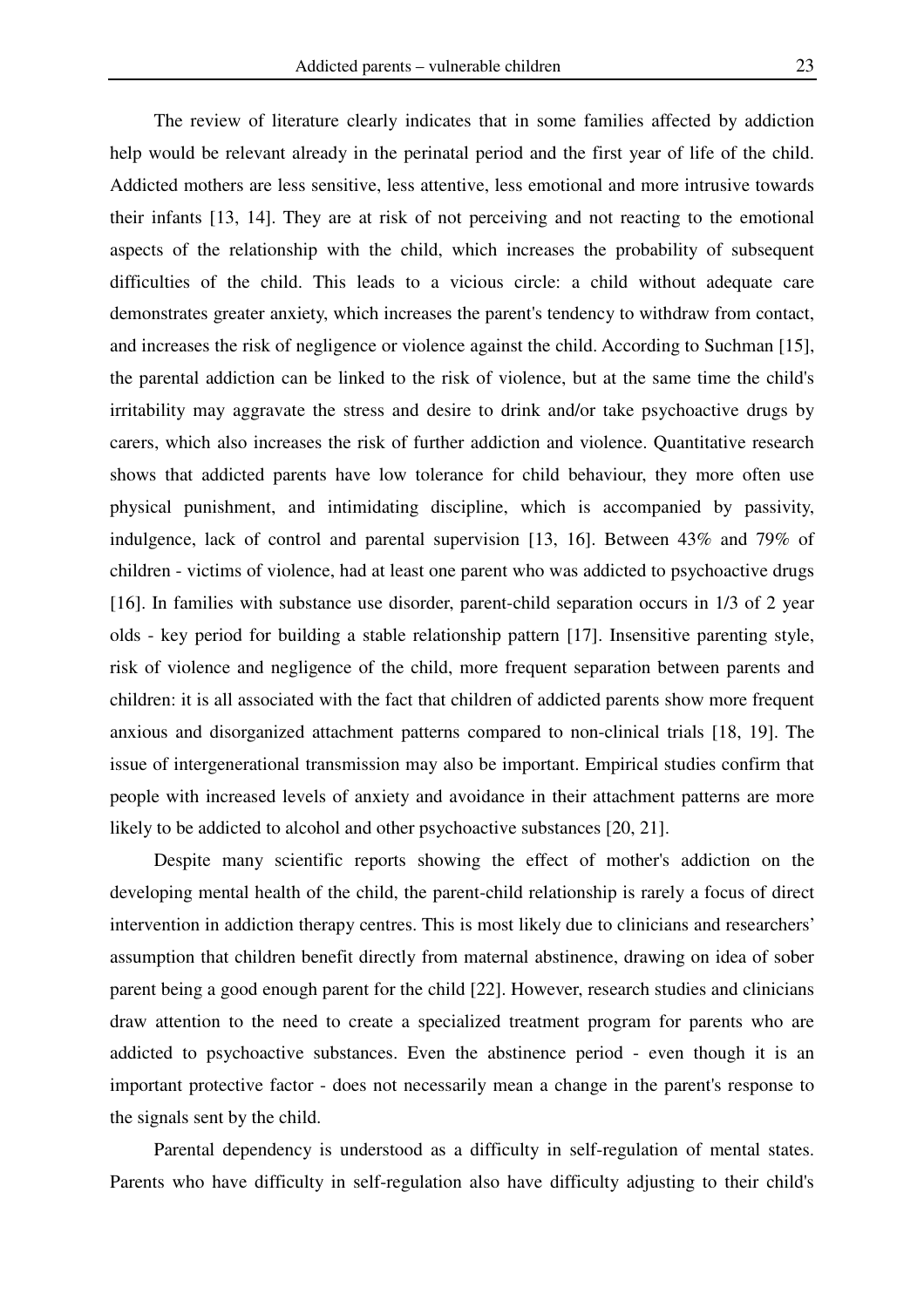needs – small children need a parent who can regulate their emotional state especially in a state of stress, anxiety, and crying. According to Bowlby [23] as well as Feldman studies [24], the task of calming the child in stress and anxiety is a key issue of parenting. In the case of substance abuse treatment and, later, abstinence, the mother is much more likely to be stressed and irritable, and simple demanding of attention by child can lead to growing irritation and aggression [25]. In addition, in the Landi study [26], it has been observed that drug abusers show less activation in the prefrontal area of the brain in response to the child's face. Less activity was observed in limbic as well as visual processing brain regions. Similarly, in response to baby crying, mothers abusing psychoactive substances showed reduced activation in the prefrontal lobes. Thus, child-related stimuli appear to be less relevant and less noticeable to brains of addicted mothers. This reduced sensitivity and associated poorer responsiveness affects the bond between parent and child and reduces the ability of mothers to respond to signals sent by the child. The daily requirements of a young child - even when they are noticed, may not necessary activate mother's readiness to help, but can increase their negative affective state and their irritability. This may exacerbate the mother's craving for drugs and provide an important risk factor for the neglect or abuse of the child.

These reactions are the consequence of dysregulation of the mesolimbic dopamine system, also known as the reward system. This system, under normal conditions, is responsible for the development of motivational behaviours, which are targeted at seeking natural reinforcing stimuli. Its important part - the mesolimbic pathway, which runs from the ventral segmental area to the nucleus accumbens, is composed of neurons releasing neurotransmitter: dopamine, which induces a feeling of satisfaction and euphoria. Under natural stimulation, a moderate amount of dopamine is briefly released into the synaptic cleft. The excess is reabsorbed or metabolized by the action of monoamine oxidase [27, 28]. Taking the drug disturbs the normal operating mode of the mesolimbic system - it stimulates the secretion of dopamine with a force many times greater than any natural stimulus [29]. The drug leads to a dramatic increase in the concentration of the neurotransmitter in the synapses, causing the euphoric effect - a positive reinforcement for the person taking over psychoactive substances. The withdrawal causes aggravated anxiety and dysphoria, in the form of rapid depressed mood, irritability, explosiveness, violence, and intensification of other negative emotions. This leads to increasing distress which is associated with lack of substance - the effect of that is negative reinforcement. The organism wants to escape from the negative affective state, demanding to take drugs [30]. At the same time the homeostasis of the organism is disturbed as the consequence of the dysregulation of control processes. Taking the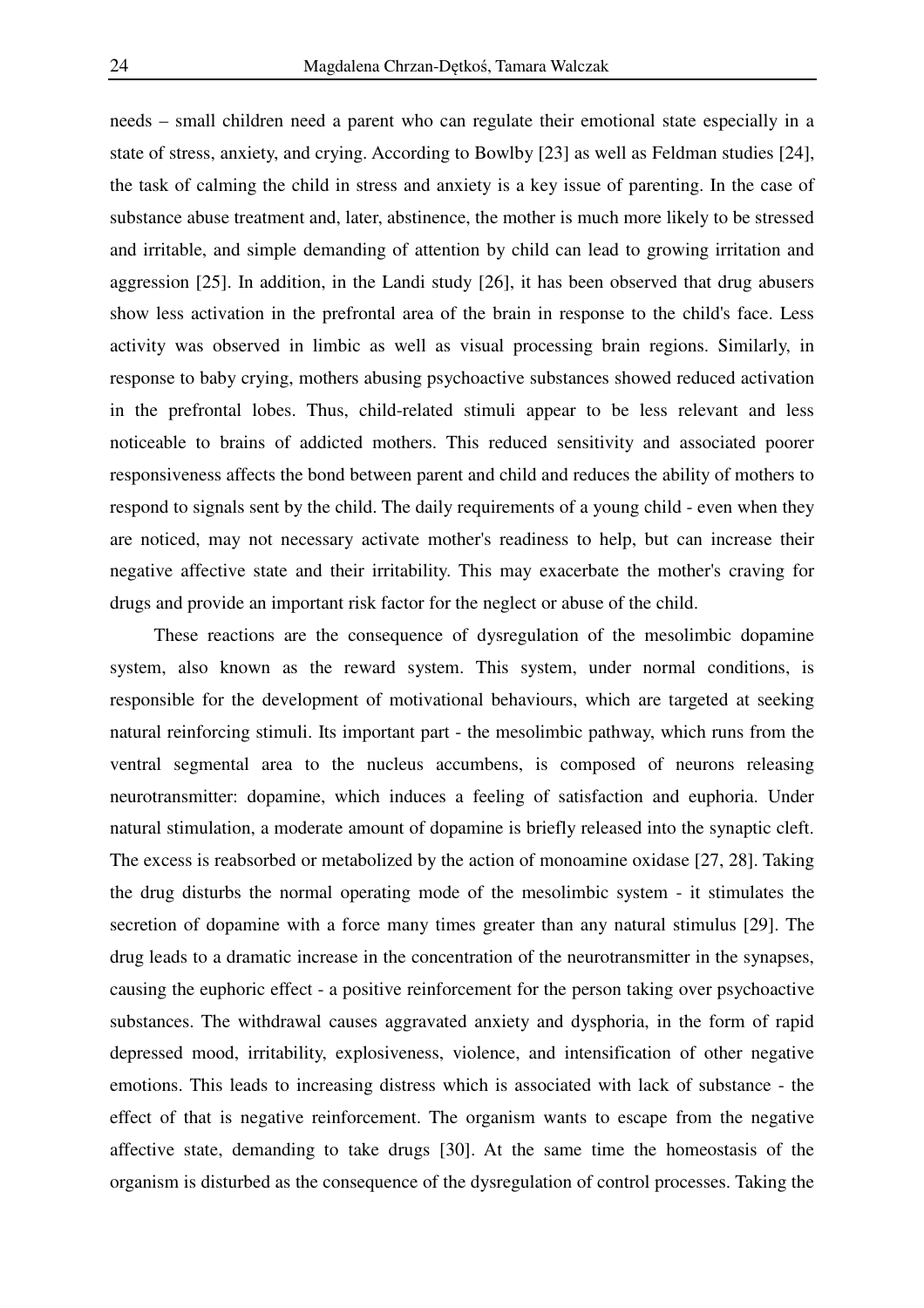same amount of drugs as before, does not induce the same effects, because the reward effect is weakened (as a result of a tolerance), while the effect of desire for reward increases (as a result of a sensitization). The organism, which is unable to return to the optimum (homeostasis), creates new "setting" (allostatic) points, that deviate from the pre-substance point of origin and are the apparent state of equilibrium, maintaining the stability of the reward system [31]. As a consequence, in drug addicts, drugs disrupt the normal functioning of the reward system. In addition, new instrumental reflexes are created, as a consequence of the conditional process, in which taking the drug was gratifying for the organism [32]. In one part of the mesolimbic system - the nucleus accumbens, the so-called "unconscious" portion of the reward is formed, which encodes the reception activity as adaptive to the body. Other adaptive rewards: interpersonal relationships, including the relationship with the child, cease to be a competitive stimulus for the reward system [33]. On the contrary: crying baby, waking up at night, etc. can be perceived as stressful and increase dysphoria, and thus lead to increased need for taking drugs or avoiding contact with the baby - as a stimulus for negative feelings.

In addition, studies showed that drug-taking changes, despite withdrawal, are permanent - it has been established that exposure to addictive substances induces marked changes in the expression of more than 100 genes [29], whereas sensitization, caused by certain psychoactive substances, causes a morphological adaptation in some areas of the brain [31].

# **So how can we help an addicted parent?**

Suchman and colleagues, in the series of articles and literature reviews [15, 34, 35], indicate that the activation of a child's representation during therapy is conducive to therapeutic outcomes and is associated with improved outcomes for maternal abstinence, mental health, better pregnancy and fetal health and employment.

Very often it is a child who motivates a sick mother to fight for her health. However, despite the inclusion of a child in maternal therapy, many interventions for addicted mothers have short-term consequences. The reason for this may be the concentration of work on a specific one issue, such as pregnancy only, psychoeducational activities concerning one main topic, without providing the mother with an opportunity for internal integration that could be the basis for more long-term changes.

Nancy Suchman, Cindy DeCoste, Thomas McMahon, Linda Mayes, Monica Ordway and Susan Bers [15, 34, 35] have developed a method of short-term addiction parenting therapy based on John Bowlby's attachment theory [23] and is intended to support parents'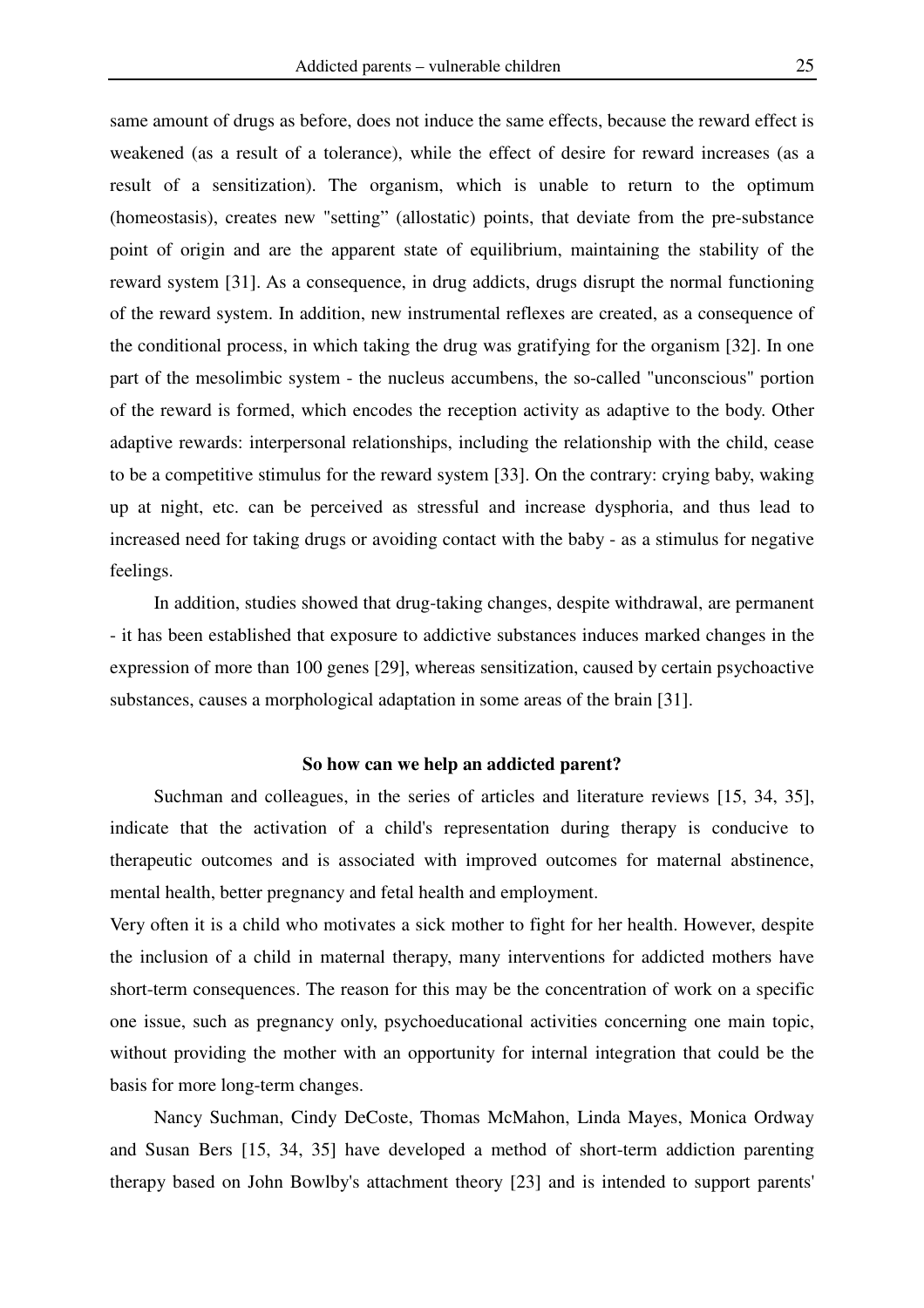reflexive function. The term reflective function is related to the mentality concept developed by Allen, Bateman and Fonagy in the 1990s [36]. Mentalizing is defined as the ability to give meaning to the actions of others and others by referring to intentional mental states, i.e. understanding behaviours in terms of thoughts, beliefs, feelings, desires, etc. The purpose of the mentalization based treatment (MBT) is to support patients in conscious and open engagement in the effort of thinking and understanding behaviours in the category of thoughts, feelings, desires, and intensions. The process of mentalizing assumes some "slowing down": it involves discussing the difficult patient situation: the cognitive and emotional response to an event that has caused the breakdown of mentalizing capacities. Cyclical engagement in the process of discussing these situations helps the patient to internalize this skill and apply it in his or her own life [36].

This approach has been developed for people diagnosed with borderline personality disorders. However, the MBT components have recently started to be used in prevention programs as well as in work with parents. Practical activities have been inspired by research: the ability of the parent to reflect upon child behaviour seems to be crucial for the development of these abilities in the child, as well as to the development of child's selfregulation and the development of social skills [37, 38]. Grienenberger's research [39] has shown that parents who achieve low performance on a parental reflective scale are more likely to undergo disorganization in the face of infantile crying because they cannot distinguish their own feelings from the feelings of their children. According to Slade [37] the child, in such a situation, is exposed to chaotic and distorted situation. He is more likely to contact the parent looking at them through the prism of their projection and distortion. Crying baby can then cause irritation and anger on the baby - which in some situations ends with aggression towards the child. As a consequence, the child, using the psychodynamic terms, assimilates hatred and aggression of the parent in the process of primitive identification with the aggressor.

Parental support programs that use the notion of mentalizing tend not so much to change the real situation of the mother or the behaviour of the child - which is a common element of other interactions - but the purpose of the intervention is the relationship between parents and children. Not only the programs for parents dependent on the psychoactive substances but also programs for e.g. teenage mothers tend to show higher effectiveness when the goal is not to change the child's behaviour or e.g. mother's education, maternal work, but the parent-child relationship. The programs focusing on parent-child interactions have a better outcome than those aimed at supporting mothers or their education [40]. Based on Allen, Bateman and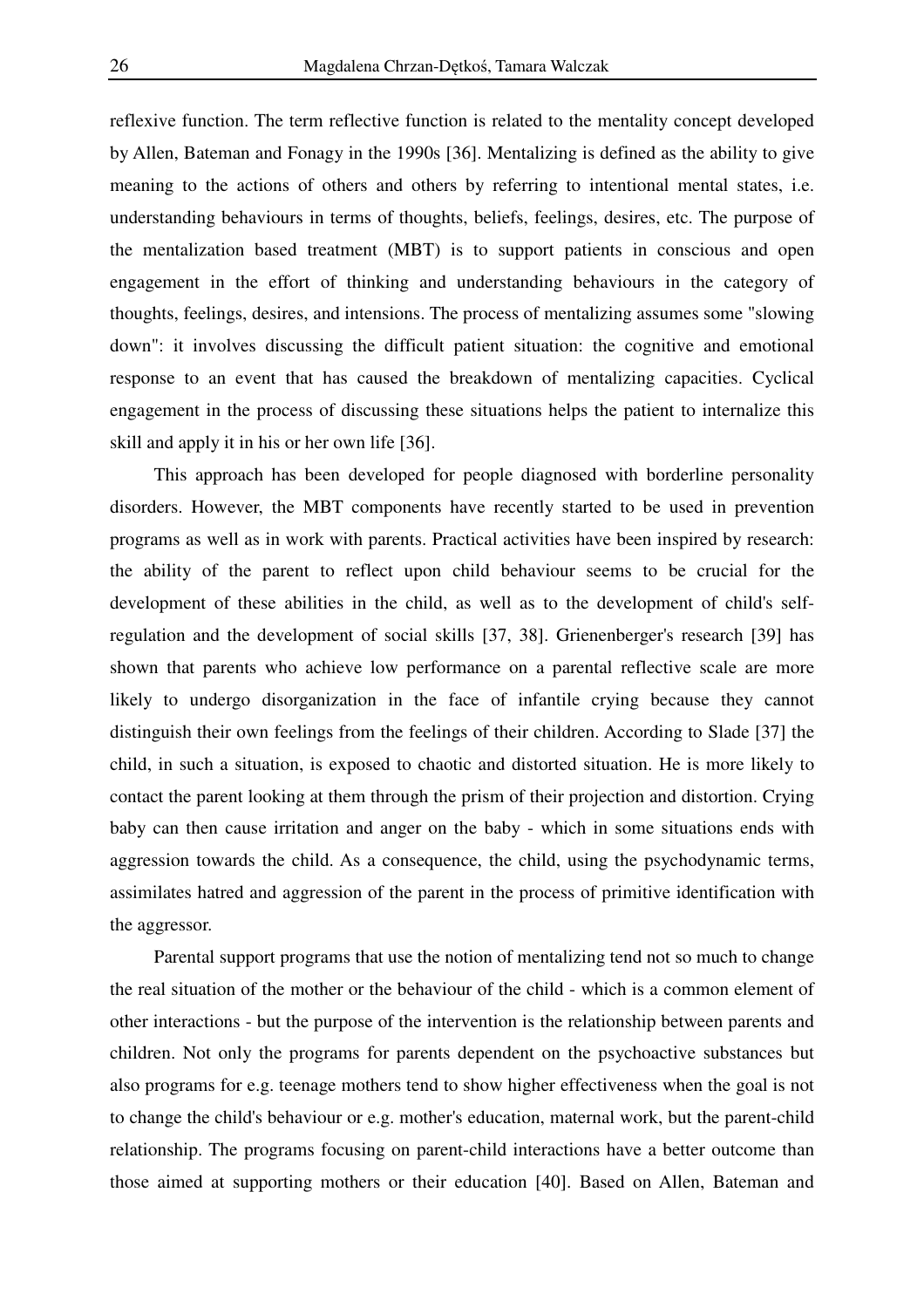Fonagy works [36], the Mothering from Inside Out program (MIO) developed by Suchman, DeCoste, McMahon and Mayes[34, 35] emphasizes the development of a parent's ability to think about his or her mental states as well as the child. This is to enable the parent to understand the behaviour of the child, respond more responsibly to his or her needs, and provide emotional support. Recent studies by the Suchman team show that the parental reflective function has two main dimensions:

- a. focused on the parent, related to his/her ability to recognize his/her own emotions and their impact on the child
- a. focused on the child related to the parent's ability to recognize the child's emotions and their influence on the parent [15].

In conclusion: parent learns to make sense of behaviour and emotional experiences both his and her own child. To achieve this, Suchman and colleagues [34, 35] developed a 12 sessions programme of short-term therapy. This program, in the case of substance addicted parents, supplements the basic addiction treatment program.

From the point of view of attachment theory, the MIO program supports parental selfregulation opportunities, but also supports mothers in her bonding with the child. The therapists aim to help parents build relationships with their children and to create opportunities for enjoying their parenting as well as dealing with irritability, disobedience, and rage in children. Addiction to psychoactive substances is aimed to be in a way replaced by a strong bond with the child. Another goal of this intervention is to support parents in seeking more long-term care for themselves – which is more likely when beneficiaries of these programs can experience a positive therapeutic relationship. The Suchman and colleagues [35] short-term program of Mothering from Inside Out combines the elements of directive therapy and non - directive therapy where the therapist follows the mother. The clinical background of therapists taking part in the study was different, for example: one nurse practitioner, two social workers, one licensed psychologist, six pre-doctoral psychology interns and two post-doctoral psychology fellows [35]. They all completed training which lasted 8–12 weeks and included didactic training on mentalization theory and the treatment approach as well as experiential training on the treatment techniques (demonstrations, discussions and role plays). Therapists received weekly clinical supervision from the trainers there until treatment completion.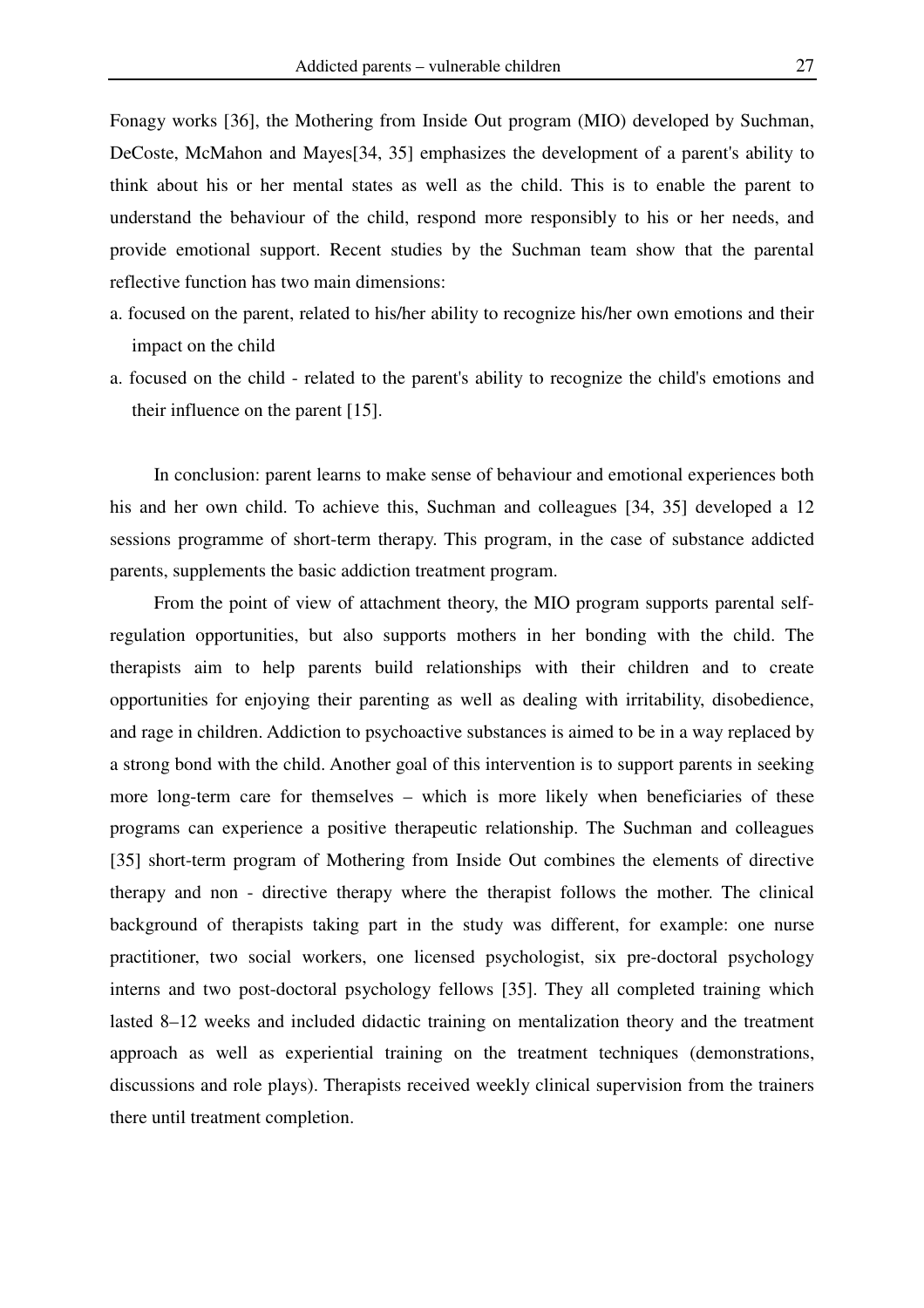Short-term therapy involves three stages of work:

- 1. building therapeutic alliance;
- 2. mentalizing the mental states of the mother,
- 3. support the mother in understanding mentalizing the child's mental states.

# 1. Building an alliance with the therapist

The first and most important goal of therapy is to create and maintain a therapeutic alliance. Studies show that the age of addicts, higher levels of motivation at the start of treatment, self-efficacy and better coping strategies, and commitment to therapy and trusting attachment styles provide for a stronger therapeutic alliance. Regardless of these variables, the alliance itself is important. Patients who developed a stronger therapeutic alliance with their therapist experience greater benefits: greater stress reduction during treatment, but also earlier abstinence and better coping with anxiety [41]. To provide a framework that enables the development of a therapeutic alliance, the first meeting with the parent is dedicated to provide information about the setting, duration of therapy, limited therapist availability outside the sessions. The therapist describes the way he works: he informs that therapy is based on the concept of attachment and the assumption that human behaviour is strongly influenced by his feelings, thoughts, and behaviour, even when they are difficult they can be understood by referring to his intentions, desires and fears. The therapist also encourages the mother to speak openly about her fears, doubts, or criticism about the therapist [34, 35].

The authors of the program emphasize that for some part of patients the exclusive purpose of the 12 sessions is to work on the alliance - without the possibility of going to the second or third stage. However, for this group of people, the possibility to think together with the therapist about the way they build relationships, discuss and experience trust, anger and the fears that this situation may cause can be a significant developmental experience. Clinical observations also show that the most needy mothers - with no social support, a broader repertoire of coping strategies, less motivated to change, and who tend to perceive others in a threatening way - may be in the group where the key issue of 12 sessions will be the work on the alliance with the goal to see the therapist as a helpful person.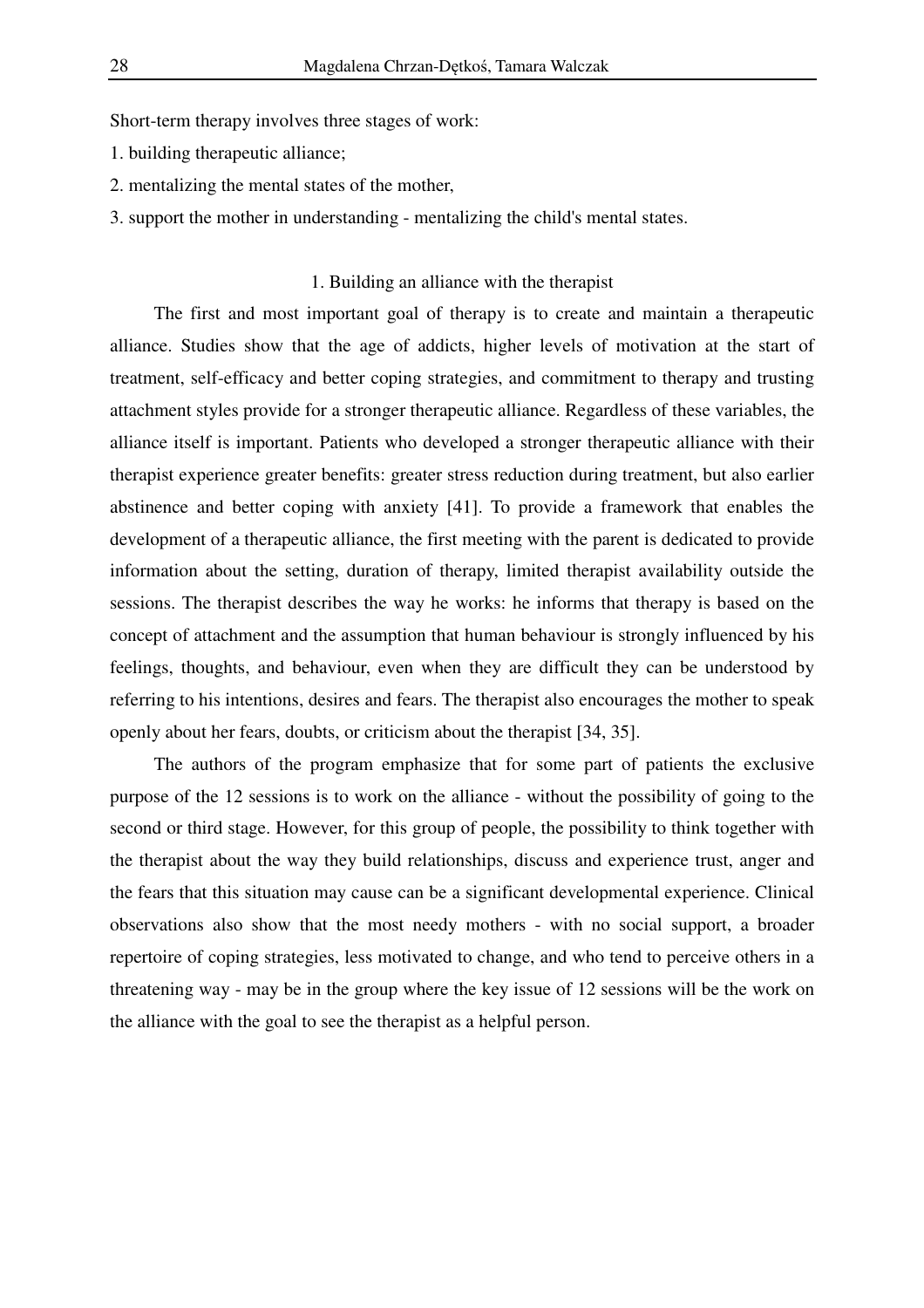#### 2. Mentalizing the mental states of the mother.

In the second stage of work, after the establishment of a therapeutic alliance, the goal is to reflect on the feelings of the mother. The addiction to psychoactive substances reduces stress tolerance – which can cause mothers with addiction history to have more troubles maintaining their reflective function and more easily react with anger and irritability toward the child. As a consequence, they make it more difficult for them to reflect on their and their baby's feelings. During the session it is the mother who decides on the subject of the conversation. Suchman, DeCoste and Ordway [42] wrote that mothers taking part in their research wanted to talk about very different things: fighting with children and fights between children, frustration, children's demands, parenting, relationships, learning good manners, but also discussing the relationship with partner and other family members, difficulty in maintaining abstinence and fear of relapse, frustration in contact with social care.

If the mother is angry that for example her guidance by a curator has been prolonged, and she would like the therapist to assist her in appealing the decision, the therapist will rather try to get her to talk about her feelings about the situation and support the understanding of herself and the others. The therapist can say: *I would like to reflect on this with you, how do you understand that the curator thought you should continue to cooperate? What do you think, by which factors it was caused?* The therapist shows curiosity and commitment to understanding the situation described by the mother. When maternal feelings related to a stressful situation are initially developed and elaborated, and when the child is not the subject of a mother's speech, the therapist will try to bring the child back to the main narrative - at the time he feels appropriate. The authors of MIO emphasize that this should not happen too soon: the top priority is to restore the possibility of thinking and reflecting by the mother [34, 35]. Stressing situations from mother perspective, especially where her mental capacity is at risk, should be discussed in detail. The therapist encourages mother to study thoughts, feelings, intentions of herself and the child. If a mother comes to the session under the influence of strong emotions such as her social situation, after a quarrel with her partner, the therapist's job is to support her mother in combining the facts and identifying the strong feelings associated with them. Mentalizing is used here as a tool to regain balance, inner peace - and consequently to allow the focusing on relationships with the child. According to the Fonagy team [38], the main purpose of therapy is to model the situation in which even the most extreme anger or difficulty can be understood by trying to elaborate it in the light of the thoughts, desires, intentions and feelings that stand behind oneself and others. During the session the therapist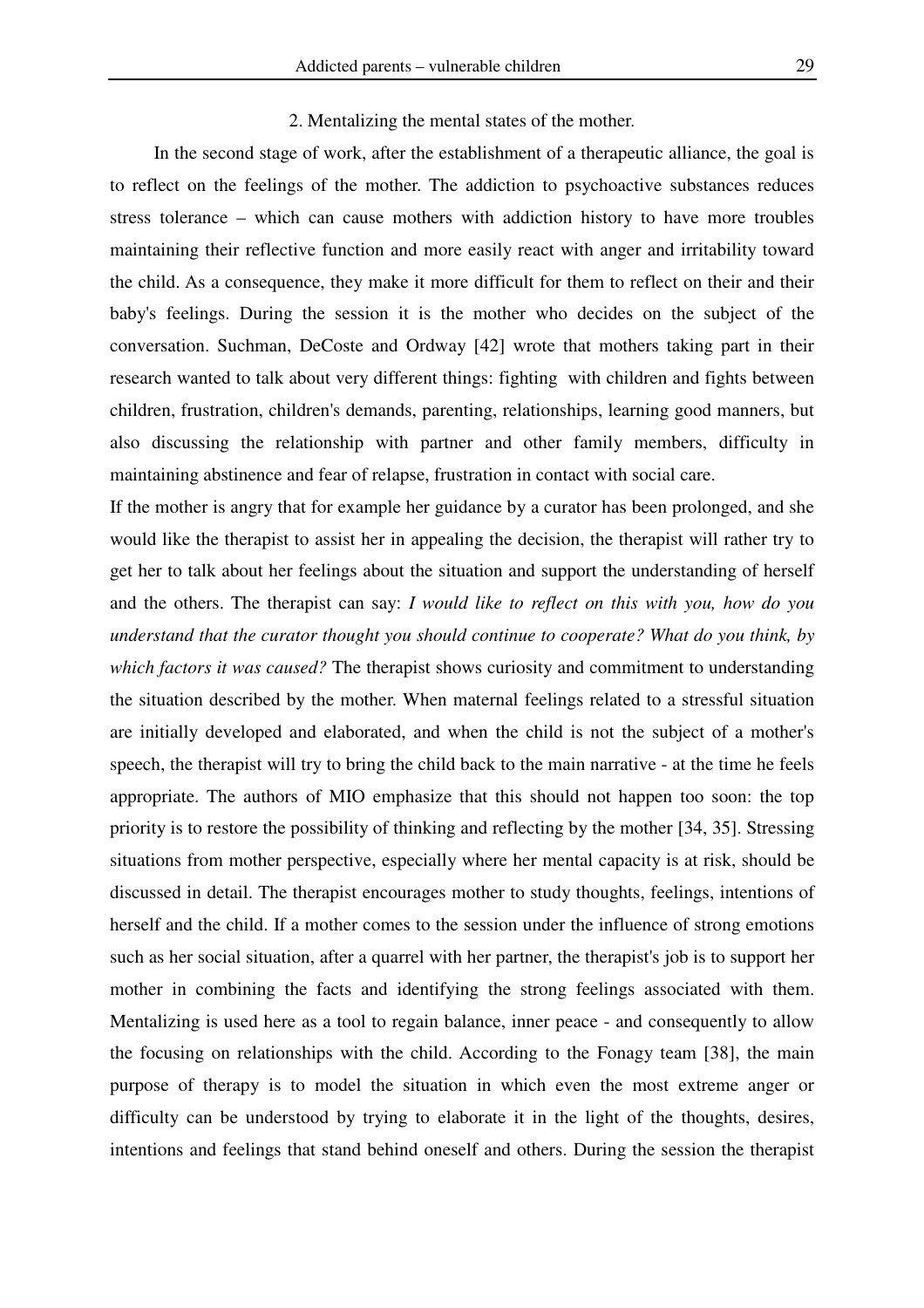actively encourages the mother to study her way of thinking about herself and her baby and helps her to "stop" when the strong emotions disorganize the mother.

An example of "stopping" in order to develop the emotional significance of a given event is the therapist's question: *What did you feel when your partner refused to help with childcare? Or when your mother-in-law criticized the way you feed your baby? What did you feel that the social worker judged you critically?* The next step is to combine the emotions with the behaviour: *do you think that the anger toward your partner could affect your relation with your child? etc.* 

The therapist's goal is also to identify the moment when a mother's ability to think of her own mental states collapses and help her to restore that competence. The lapses can take many forms, including sudden lapses in coherence, changes in the topic, silence or hostility towards the therapist. People may collapse to one of three pre-mentalizing modes of thinking: psychic equivalence, the theological mode and the pretend mode. These modes are observed in different individuals in varying degrees of severity [36].

In the mode of psychic equivalence, the mother may have difficulty distinguishing inner and outer reality. It can specifically and automatically equate thoughts and feelings with concrete action. This prevents from keeping distance or watching own feelings and thoughts and trying to use them to understand yourself or your baby.

In the theological mode, the mother equates the physical or external reality with its inner. It may be assumed that, for example, the social worker does not like her - for one day she did not receive phone calls from him or he did not agree to additional meetings [35, p. 421].

In such a situation, demonstrating an understanding of the anger or loss of a mother, coupled with its support of distance and the opportunity to investigate this situation, may help to return to a more unmetizing way of experiencing reality. At the same time, it is important to mirror the affect the mother experiences so that she can recognize her own experience in the mind of the therapist. According to Suchman, DeCoste, Ordway and Bers [35, p. 422]: *mirroring the experience (e.g., an intense feeling of threat or fright) even if it is based on a distorted perception of reality, can help the mother feel understood and also to cognitively represent (and regulate) the affective state, a critical first step toward mentalizing*. When the therapist observes that the attention of the mother is disturbed, it is excluded from the contact, the situations are subjected by the therapist to reflect. The therapist may ask: *What happened to you when you stopped talking and pulled out the phone - what was your thought? Where were you at that time?* When the therapist ceases to understand the meaning of mother's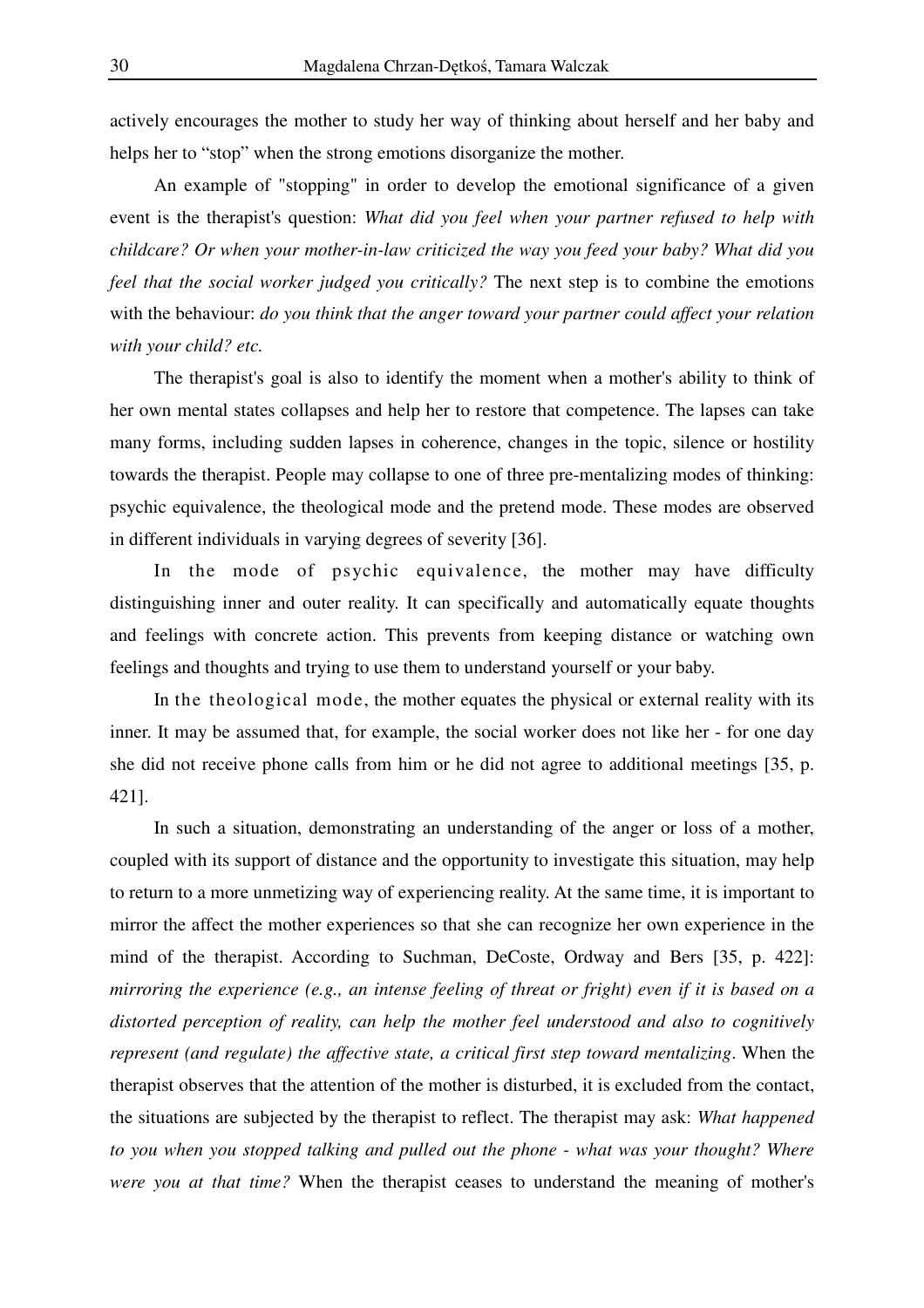speech, it is also important to catch this moment, for example by saying: *I have the impression that I stopped understanding you when suddenly changed the subject of conversation. Can we go back to the previous topic or will you continue with the new one?*

In pretend mode, the patient has seemingly elaborate or intellectual explanations for why things are the way they are, but there is little sense of emotional truth to her story. The mother may blame her problems on her addictive history or traumatic childhood, bad relationship with mother and son but the use of psychological terms does not seem to be connected to an authentic emotional experience.

Allen, Fonagy and Bateman [36] emphasize that in a short-term work program, it is important for the therapist to care for the mother's space - to think she can, not to work for her. Suchman [35] also emphasizes that it is not so much the result of the mother's elaboration of her feelings, thoughts, intentions, etc., but the process of mentalizing itself.

3. Support the mother in understanding - mentalizing the child's mental states.

Work on the recognition of the emotional state of the child can be based on questions about the child's feelings, such as: *how could he feel when told him that he would not meet Dad today? Cannot go with you to the store; must stay with the new babysitter?* The next step is to model the situation of thinking about the child and the mutual impact of emotions in the family: *Do you think that your daughter was crying because she wanted to spend more time with her grandmother- she did not want her to leave the house? Where was the baby when you quarrelled with your husband? How do you think she can experience what is happening between you?* When the mother replies that the child is too small to understand, so these child situations do not interfere, the therapist can answer: *I wonder if you are upset if your child does not feel this way in a certain way?* – so as to expand the mother's ability to understand and perceive her influence on the child.

When the therapist has the ability to observe the mother-child interaction before or after the session, discuss them often by often giving voice to a child. By giving the child's voice, the therapist suggests what he or she can say to the mother, for example: *I was worried that you would not come!! .*

One of the techniques a therapist can use to record interactions between mother and child and discuss them in the category of desires, intentions and emotions experienced by children during interaction. The therapist selects moments when the interaction between mother and child is synchronous – or absent – and encourages the mother to reflect on the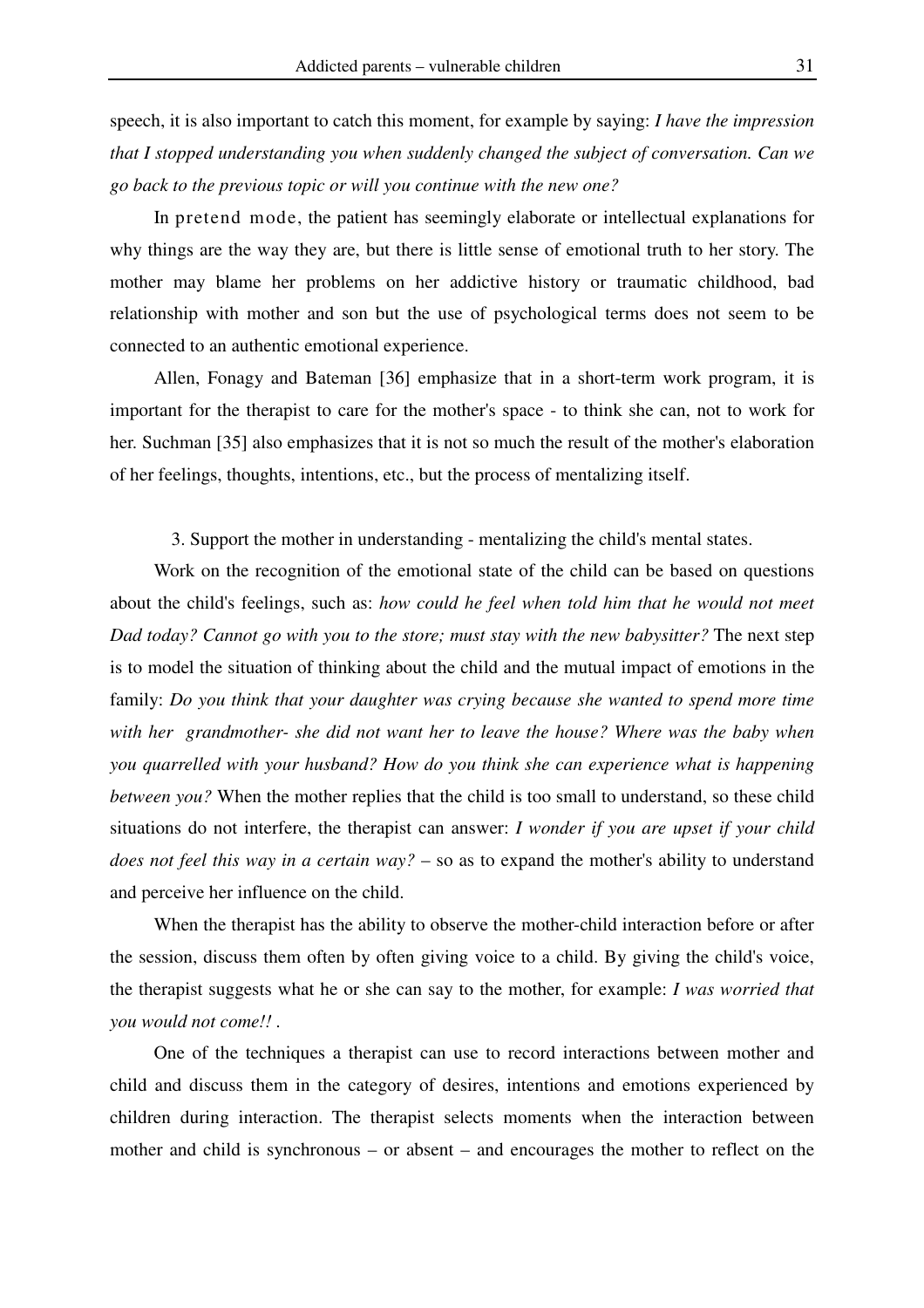state of her own and the child's mind. In addition, mothers with substance use disorder often do not have enough information on the development of the child.

However, the research conducted so far indicates, the important effects of the program. For example a study by Suchman and colleagues [15, 35] involved 47 women. 23 of them were assigned to the MIO group and 24 participated in the education program (PE). Mothers enrolled in MIO showed higher levels of self-focused mentalizing (i.e., capacity to think about their own strong negative emotions in the parenting role and their impact on the child) compared to PE mothers at post-treatment and follow up*.* MIO mothers also showed more balanced and coherent mental representations of their children and the caregiving relationship than PE mothers at follow-up. Even though child-focused RF did not improve, MIO motherchild dyads showed notable improvements in interactive behaviours at post-treatment and follow-up. *MIO* mothers' behaviour during the brief teaching task was more supportive of children's emotional development than PE mothers' at post- treatment. A study of the effectiveness of the Mothering from Inside Out program in the population of psychiatric patients [34] found that the completion of therapy was associated with significant improvements in reflective function, psychiatric symptoms, and parental stress.

Early interventions focused on the development of reflective function - observable and measurable ability which - according to Suchman [34, 35] and Fonagy [38] - is the basis for the conception and regulation of feelings, can support both mother and child. Both the mother can get help seeing her child and consequently - the baby can feel completely reflected in the eyes of the parent.

Rutherford and Suchman [45] emphasize the relationship of parenting programs, including MIO, with Donald W. Winnicott's thesis [46], about "primary maternal involvement". It is a state where the thoughts, feelings, anxieties of a young mother - a few weeks before childbirth and a few weeks after it - completely focus on the newborn. Neurobiopsychological knowledge and research show that strong maternal stress, depression, anxiety, and addiction complicate the transition to parenthood by e.g. depriving the mother of evolutionary neurobiological "benefits" such as the brain activation of the reward system. This has consequences for the child. The brain of addicted parents is unable to see the signals sent by the child [26]. The child is unseen - or seen as irritable, malicious, and rude. According to Winnicott [46] the child discovers itself while being seen by its mother. In such situations, however, the child may see himself in the distorted mirror of the disturbed representation of the parent. According to Fonagy [38] the sense of being seen is important for further development - giving the child a sense of security and a feeling of being whole - with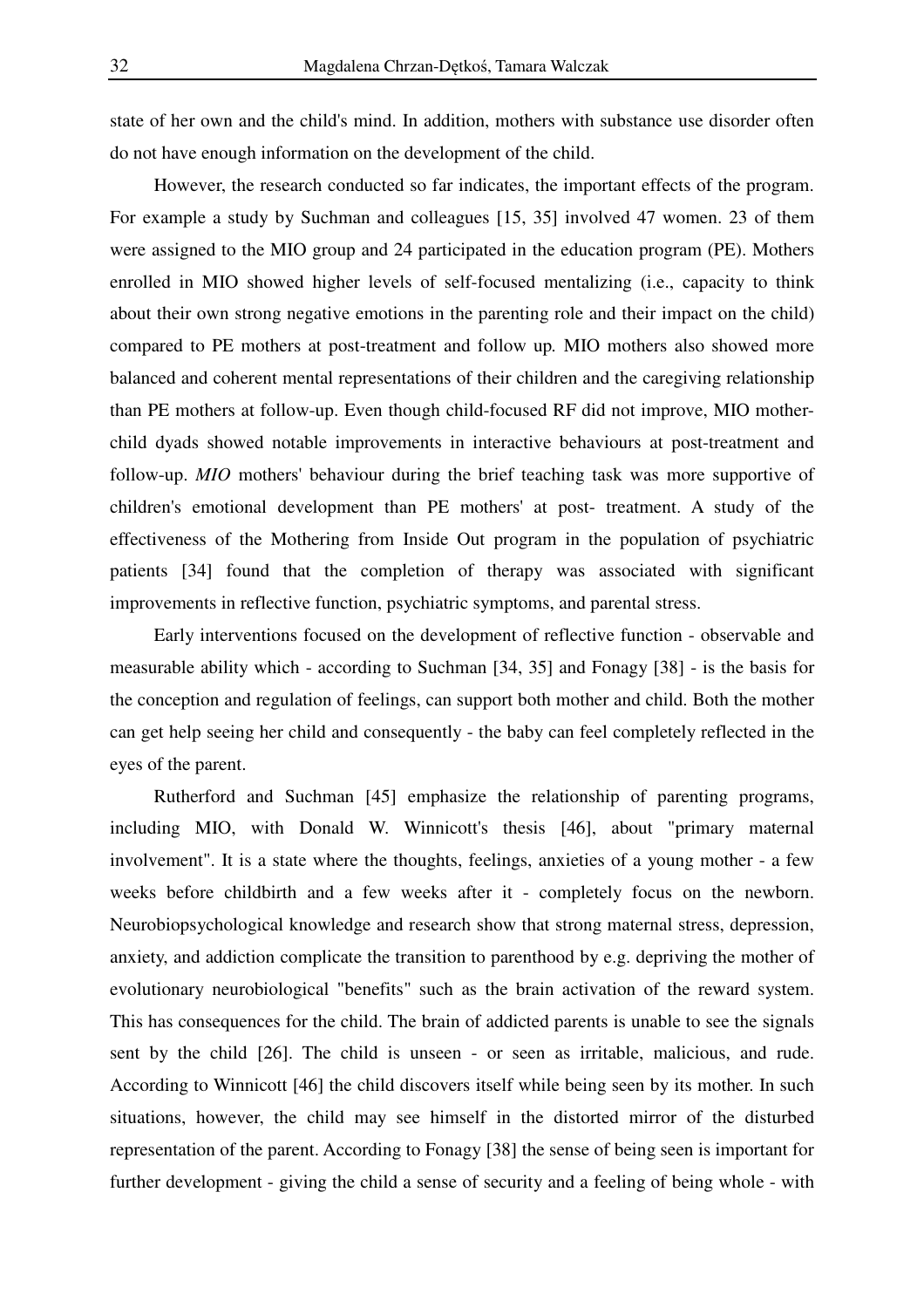different feelings, states, desires, and intentions. But to make it happen, the mother should have the possibility to be seen by the therapist – what was underlined with the necessity of mirroring mother's experience.

Due to the social context and the prevalence of both alcohol and psychoactive substances use disorder among mental health disorders in Poland [1], it is important to both extend the offer of addiction treatment centres to therapeutic programs addressed to parents of infants and toddlers. It is also important to recognize that the parental abstinence does not always play a sufficient protective role for the development of the child. The research conducted and presented in the article show that short-term, limited to 12 sessions psychotherapy, which is as a complement to treatment for addiction, not only improves the ability of mothers to reflect on their own mental states, and translates, as the research shows, to more optimal development of the child.

#### **References**

- 1. Kiejna A, Piotrowski P, Adamowski T, Moskalewicz J, Wciórka J, Stokwiszewski J, et al. Rozpowszechnienie wybranych zaburzeń psychicznych w populacji dorosłych Polaków z odniesieniem do płci i struktury wieku–badanie EZOP Polska. Psychiatr. Pol. 2015; 49(1): 15-27.
- 2. Stanger C, Higgins ST, Bickel WK, Elk R, Grabowski J, Schmitz J, et al. Behavioral and emotional problems among children of cocaine- and opiate-dependent parents. American Academy of Child and Adolescent Psychiatry. 1999;38(4):421–428.
- 3. Cox S, Posner SF, Kourtis AP, Jamieson DJ. Hospitalizations with amphetamine abuse among pregnant women. Obstet. Gynecol. 2008; 111:341.
- 4. Terplan M, Smith EJ, Kozloski MJ, Pollack HA. Methamphetamine use among pregnant women. Obstet Gynecol. 2009; 113(6): 1285–1291.
- 5. French E. Substance abuse in pregnancy: compassionate and competent care for the patient in labor. Clin. Obstet. Gynecol. 2013; 56(1): 173–177.
- 6. Hoare J. Drug Misuse Declared: Findings from the 2008/09 British Crime Survey England and Wales. Home Office Statistical Bulletin. 2009; 12.
- 7. Raport 2012 European Monitoring Center for Drugs and Drug Addiction. The State of the Drugs Problems in Europe. Annual Report. Luxembourg: Publications Office of the European Union. 2012. Available from:

http://www.emcdda.europa.eu/attachements.cfm/att\_190854\_EN\_TDAC12001ENC\_.pdf

8. Susbstance Abuse and Mental Health Services Administration. Results from the National Survey on Drug Use and Health: National Findings. Rockville, MD: U.S. Department of Health and Human Services, Office of Applied Studies; 2010. Available from: http://www.samhsa.gov/data/sites/default/files/NSDUHNationalFindingsResults2010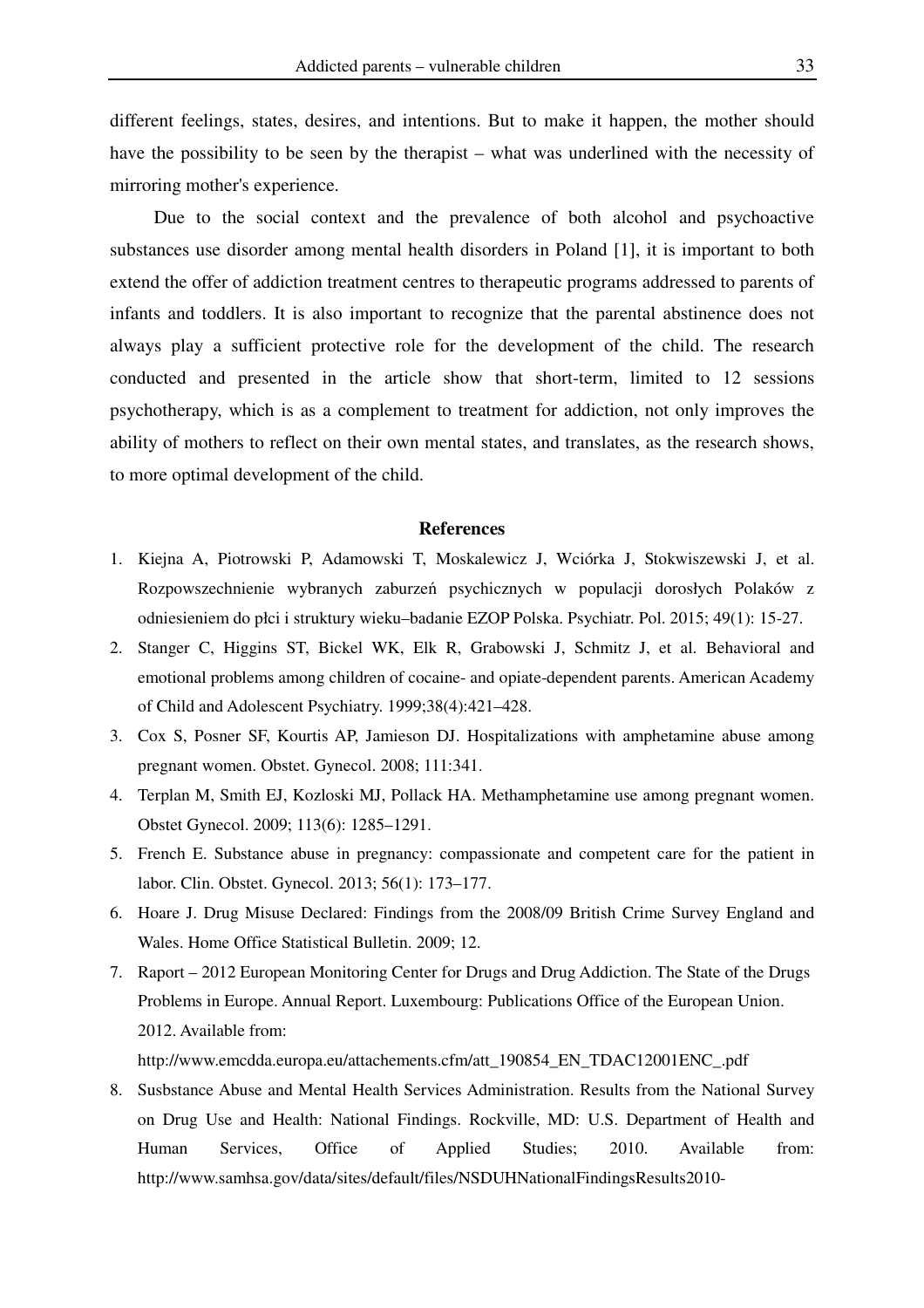web/2k10ResultsRev/NSDUHresultsRev2010.pdf

- 9. Minnes S, Land A, Singer L. Prenatal Tobacco, Marijuana, Stimulant, and Opiate Exposure: Outcomes and Practice Implications. Addict Sci Clin Pract. 2011; 6(1): 57-70.
- 10. Gfoerer J, Ebrahim S. Pregnancy-related substance use in the United States during 1996-1998. Obstet Gynecol. 2003; 101(2): 374-379.
- 11. Gottwald SR, Thurman SK. The effects of prenatal cocaine exposure on mother infant interaction and infant arousal in the newborn period. Topics in Early Childhood Special Education. 1994; 14: 217–231.
- 12. Faden VB, Graubard, Bl, Maternal substance use during pregnancy and developmental outcome at age three. J Substance Abuse. 2000; 12(4): 329-40.
- 13. Eiden RD. Maternal substance use and mother-infant feeding interactions. Infant Ment Health J. 2001; 22: 497–511.
- 14. Mayes L., Truman S. Substance abuse and parenting. Handbook of parenting. 2002;4:329-359.
- 15. Suchman NE, DeCoste C, Leigh D, Borelli J. Reflective functioning in mothers with drug use disorders: Implications for dyadic interactions with infants and toddlers. Attach. Hum. Dev. 2010; 12(6): 567-585.
- 16. Hans SL. Studies of prenatal exposure to drugs focusing on parental care of children. Neurotoxicology and Teratology. 2002; 24: 329–337.
- 17. Leventhal JM, Forsyth BW, Qi K, Johnson L, Schroeder D, Votto N. Maltreatment of children born to women who used cocaine during pregnancy: a population-based study. Pediatrics. 1997; 100.2:e7-e7.
- 18. Espinosa M, Beckwith L, Howard J, Tyler R, Swanson K. Maternal psychopathology and attachment in toddlers of heavy cocaine-using mothers. Infant Mental Health Journal. 2001; 23: 316–333.
- 19. Beeghly M, Frank DA, Rose-Jacobs R, Cabral H, Tronick E. Level of prenatal cocaine exposure and infant-caregiver attachment behavior. Neurotoxicol Teratol. 2003; 25(1): 23-38.
- 20. De Rick A, Vanheule S. Attachment styles in alcoholic inpatients. Eur. Addict. Res. 2007; 13(2): 101–108.
- 21. Thorberg FA, Lyvers M. Attachment, fear of intimacy and differentiation of self among clients in substance disorder treatment facilities. Addict. Behav. 2006; 31(4): 732–737.
- 22. Barnard M, McKeganey N. The impact of parental problem drug use on children: what is the problem and what can be done to help? Addiction. 2004; 99(5): 552-559.
- 23. Bowlby J. Przywiązanie. Warszawa: PWN; 2007.
- 24. Feldman R. Parent-infant synchrony and the construction of shared timing; physiological precursors, developmental outcomes, and risk conditions. J Child Psychol Psychiatry. 2007; 48(3- 4): 329-54.
- 25. Rutherford H, Williams S, Moy S, Mayes L, Johns J. Disruption of maternal parenting circuitry by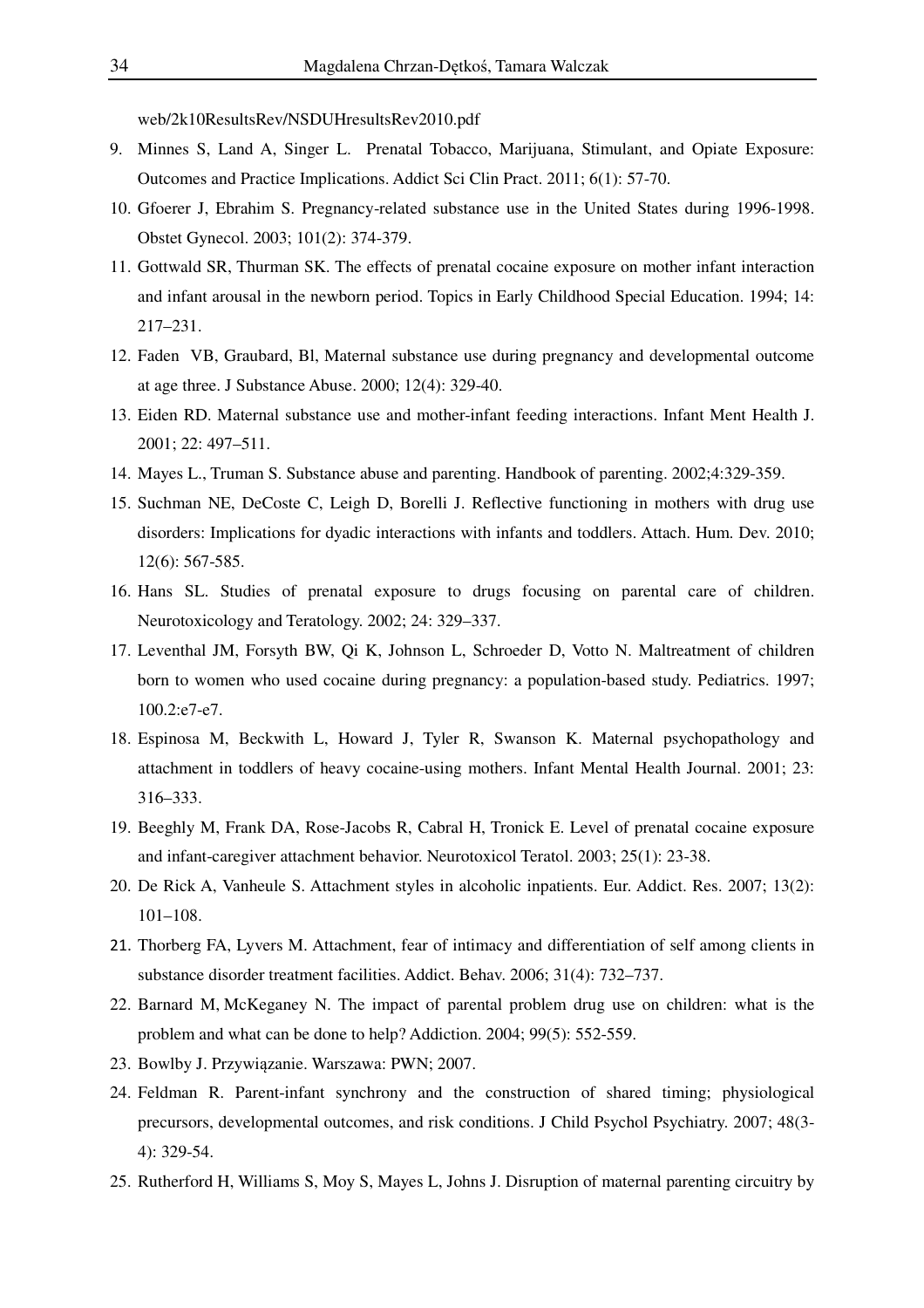addictive process: rewiring of reward and stress systems. Front. Psychiatry. 2011; 2:37.

- 26. Landi N, Montoya J, Kober H, Rutherford HJ, Mencl WE, Worhunsky PD, et al. Maternal neural responses to infant cries and faces: relationships with substance use. Front Psychiatry. 2011; 2: 32. doi: 10.3389/fpsyt.2011.00032.
- 27. Nestler EJ, Carlezon WA Jr. The mesolimbic dopamine reward circuit in depression. Biol. Psychiatry. 2006; 59: 1151–1159.
- 28. Luu P, Malenka CR. Spike timing-dependent long-term potentiation in ventral tegmental area dopamine cells requires PKC. J. Neurophysiol. 2008; 100: 533–538.
- 29. Szukalski B. Neurobiologiczne podstawy uzależnienia od narkotyków. Farm. Pol. 2009; 65: 655- 664.
- 30. Solomon RL. An opponent-process theory of acquired motivation. The affective dynamics of addiction. In: Maser JD, Seligman MEP, ed. Psychopathology: Experimental Models. San Francisco: W.H. Freeman; 1977.
- 31. Kostowski W. Uzależnienia: podstawowe pojęcia i teorie. Psychiatria. 2005; 2(2): 61-76.
- 32. Sadowski B. Biologiczne mechanizmy zachowania się ludzi i zwierząt. Warszawa: Wydawnictwo Naukowe PWN; 2001, pp. 482–490.
- 33. Volkow ND, Koob GF, McLellan AT. Neurobiologic advances from the brain disease model of addiction. New England Journal of Medicine. 2016; 374(4): 363-371.
- 34. Suchman NE, DeCoste C, Castiglioni N, McMahon T J, Rounsaville B, Mayes L. The Mothers and Toddlers Program, an attachment-based parenting intervention for substance using women: Post-treatment results from a randomized clinical pilot. Attach. Hum. Dev. 2010; 12(5): 483-504.
- 35. Suchman NE, DeCoste C, Ordway MR, Bers S. Mothering from the Inside Out. A mentalizationbased individual therapy for mothers with substance use disorders. In: Suchman NE, Pajulo M, Mayes LC eds. Parenting and substance abuse: developmental approaches to intervention. Oxford University Press; 2013.
- 36. Allen JG, Cierpisz M, Fonagy P, Bateman A. Mentalizowanie w praktyce klinicznej. Wydawnictwo Uniwersytetu Jagiellońskiego; 2014.
- 37. Slade A, Sadler L, Dios-Kenn CD, Webb D, Currier-Ezepchick J, Mayes L. Minding the Baby: A Reflective Parenting Program. Psychoanal. St. Child. 2005; 60: 74-100.
- 38. Fonagy P, Gergely G, Jurist EL, ed. Affect regulation, mentalization and the development of the self. Karnac Books; 2004.
- 39. Grienenberger J, Kelly K, Slade A. Maternal reflective functioning, mother–infant affective communication, and infant attachment: Exploring the link between mental states and observed caregiving behaviour in the intergenerational transmission of attachment. Attach. Hum. Dev. 2005; 7: 299–311
- 40. Baudry C, Tarabulsy GM, Atkinson L, Pearson J, St-Pierre A. Intervention with adolescent mother–child dyads and cognitive development in early childhood: a meta-analysis. Prevention